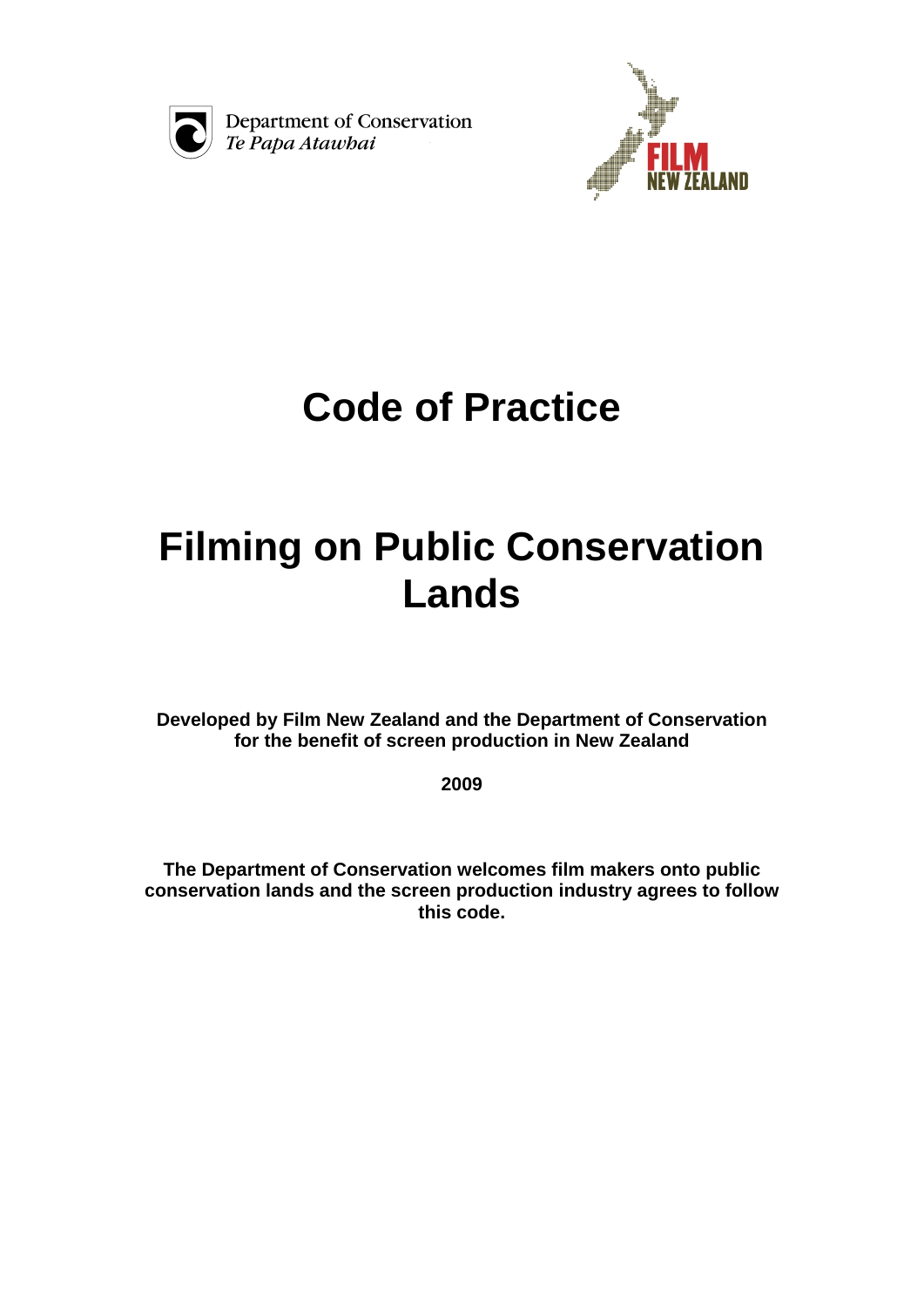# **Contents**

| $\mathbf 1$ |
|-------------|
| 2.          |
| 3.          |
| 4.          |
|             |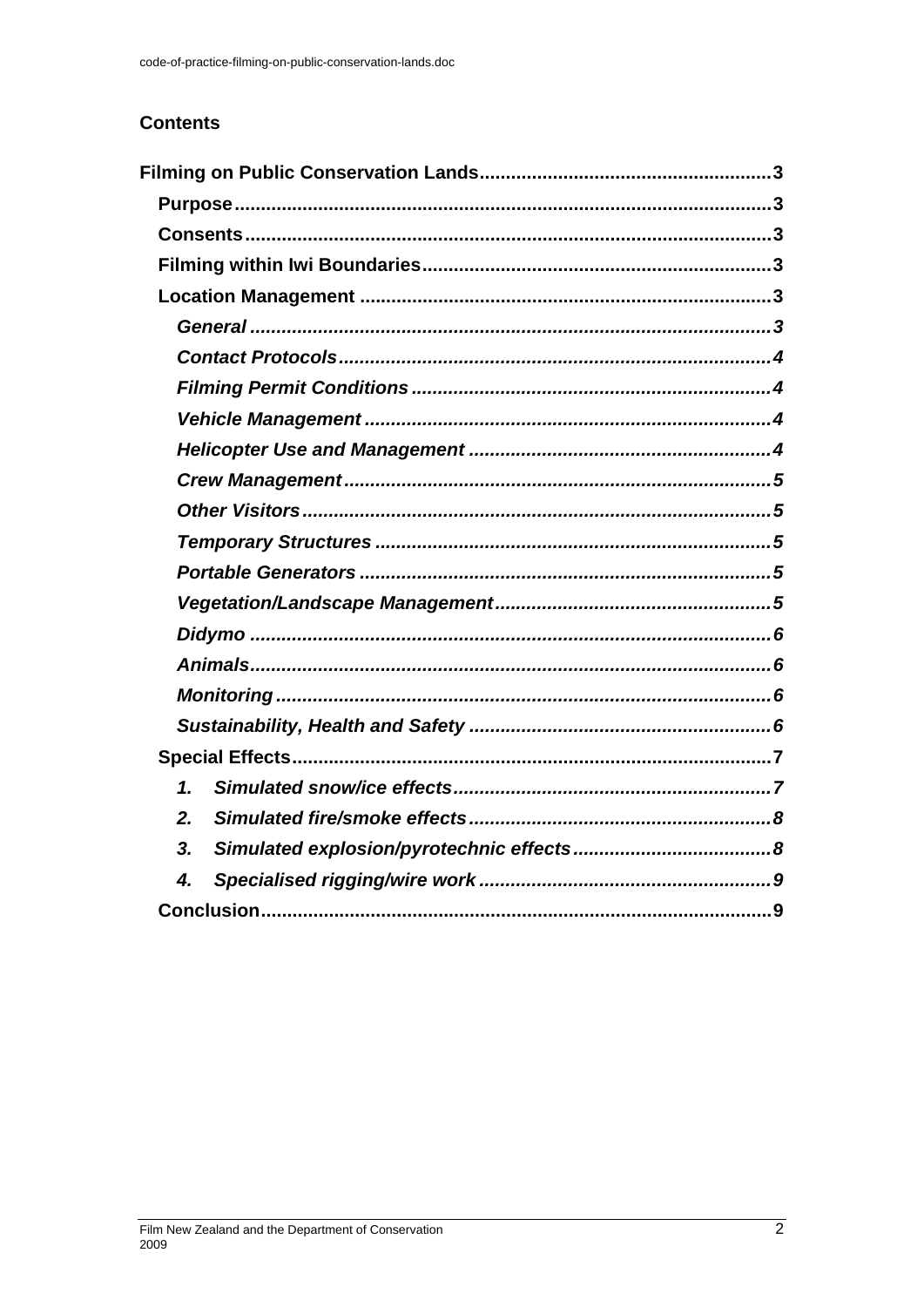# **Filming on Public Conservation Lands**

# **Purpose**

The purpose of this Code of Practice is to provide film crews with guidance and assistance to help them to conduct filming activities on public conservation lands in such a way that the values of the lands where they are filming will be protected.

# **Consents**

Film crews will apply to the Department for consent to undertake their filming activities. The Department of Conservation (DoC) "Guidelines for Managing Commercial Filming on Public Conservation Lands 2009" (available at http://www.doc.govt.nz/about-doc/concessions-and-permits/concessions/applyingfor-a-concession/commercial-filming/) sets out the various processes and requirements, including forms, for applying for location filming consent from the Department.

Film crews will familiarise themselves with this Code and follow it when applying for their DoC concession. In most cases the application is best lodged at the DoC office nearest the primary location that is to be used.

# **Filming within Iwi Boundaries**

Film crews should take guidance from the following Guidelines when filming with Iwi boundaries:

- The SPADA/Te Runanga o Ngai Tahu "Guidelines for Filming within the Rohe of Ngai Tahu" should be obtained, understood and followed for operations in the Ngai Tahu rohe. A copy is available on the Film NZ website, http://www.filmnz.com/production-guide/permissions.html#maoriland.
- The Nga Aho Whakaari Maori in Film & Video Inc. "General Guidelines and Protocols for Filming within Iwi (Tribal) Boundaries" should be obtained, understood and followed for operations in the rohe of other tribal authorities. A copy is available on the Film NZ website, http://www.filmnz.com/production-guide/permissions.html#maoriland.

#### **Location Management**

#### *General*

Maintaining responsible and positive behaviour by film crews at locations in public conservation lands will help to retain access for the film industry to those locations and to public conservation lands in general.

Film crews should be aware that they are filming in areas that have been protected for their particular values and attributes, and that access to those areas can be validly withdrawn if harm is caused during filming.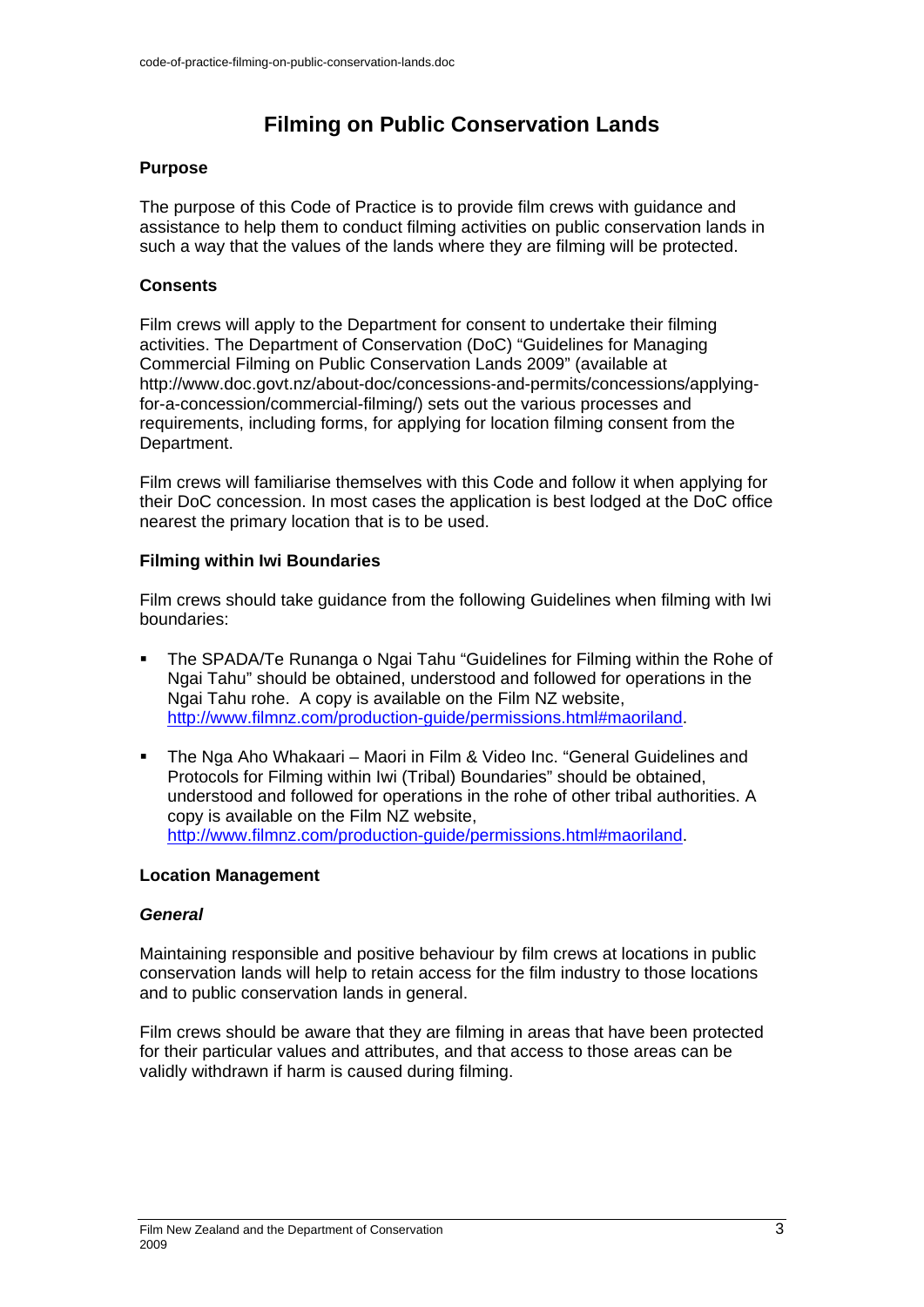# *Contact Protocols*

- The film crew should make contact with the local DoC office as early as possible in the production planning stages. The **Area Manager** is the correct person to contact.
- A single point of contact (usually the location manager) is preferred by DoC.
- Film crews should provide DoC sufficient time to respond properly to requests for filming permits. DoC will endeavour to process applications in a timely manner, in acknowledgement of filming timeframes. The following are targets for issuing permits:
	- One off permits: 5 working days
	- Low impact Non-notified: 12 weeks
- Crews should endeavour to provide DoC staff with as much information as possible as early as possible in the application process. This should include details of locations, activities and potential effects, and a clear picture of the proposed 'end-product'.

# *Filming Permit Conditions*

The conditions of the filming permit are the fundamental mechanisms by which the values of the location will be protected. Location managers must clearly understand the permit conditions and ensure that all of the crew activities are conducted in a manner consistent with those conditions.

It is, in certain circumstances, possible to seek a variation to the permit during filming (extra locations, slightly different activities etc). Film crews should give as much advance notice to their DoC contact of possible variations so that there is sufficient time to consider and respond. If there is a DoC Monitor present for filming, they may be empowered to make "on the spot" revisions/changes to the permit should they arise.

# *Vehicle Management*

Generally vehicles may only be operated on formed roads within public conservation lands. Parking areas and turning areas will be clearly defined and taped off. Where permission is granted to drive or place vehicles off-road, all efforts will be taken to minimise the effects of that activity, and, to prevent encouraging other vehicle owners trying to access the same places, all trace of the activity should be removed.

# *Helicopter Use and Management*

Helicopter companies who are hired to support film work will always require their own concession permit. It will normally be the responsibility of the helicopter company to arrange this with DoC staff. In many cases local companies will already have concessions for the activity. In the interests of minimising impacts on others in the vicinity of the location, helicopter flights paths should be directed away from popular recreation sites (e.g. carparks and popular short walks).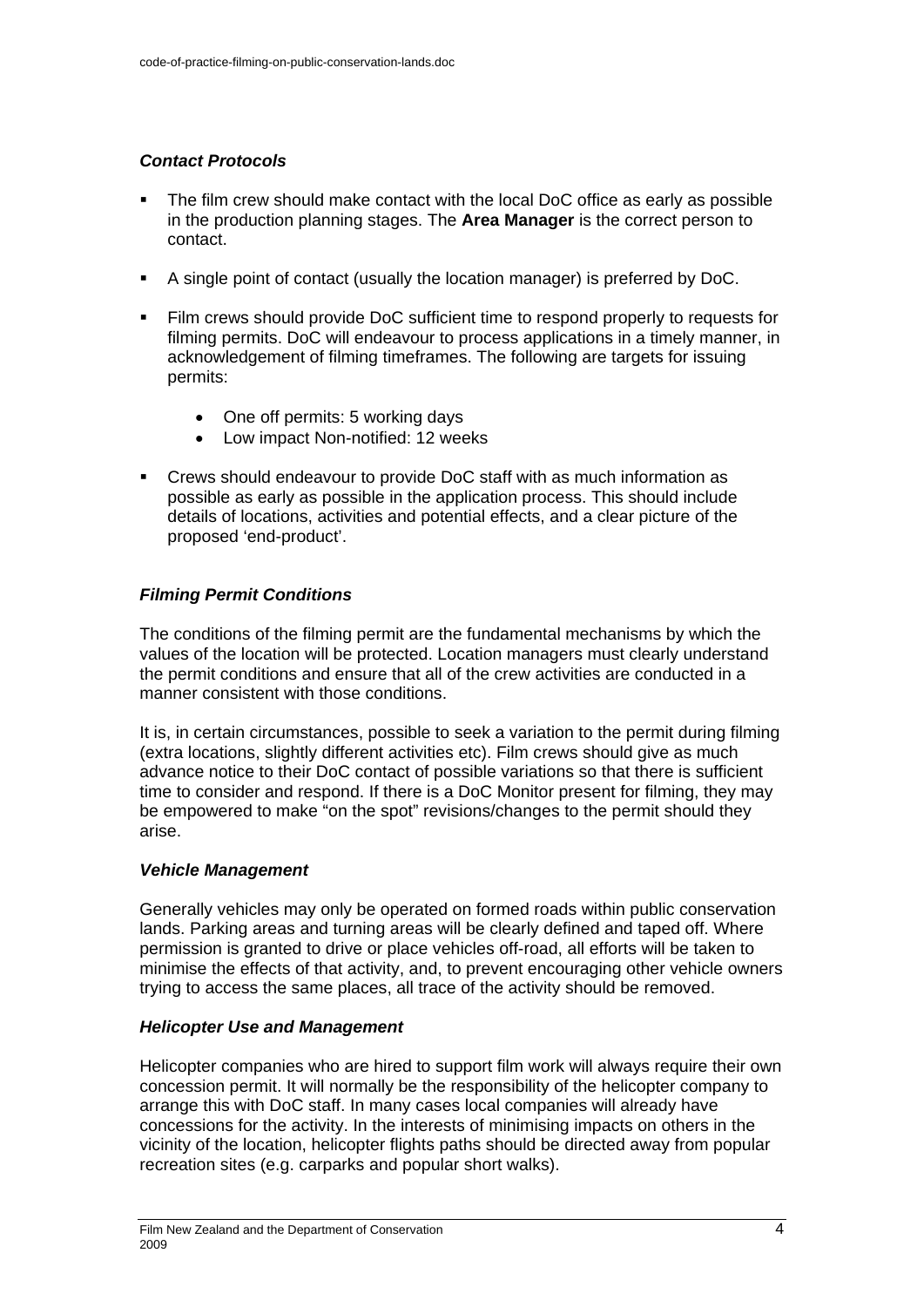# *Crew Management*

There are a number of simple ways in which the physical impact of people on the locations can be minimised. Some of these will be stated in the film permit, but film crews can be proactive about minimising damage by ensuring on-site mechanisms are put in place voluntarily. Examples include:

- **IDENTIFY IDENT** Identifying 'soft' surface areas where damage is likely and keeping traffic off those surfaces using techniques such as boardwalks, taping-off, and carpets.
- **Providing rubbish receptacles at the location, especially for cigarette butts.**
- Clearly defining (with tape if necessary) the perimeter of the location and ensuring crew do not venture outside that perimeter.
- Thinking about the introduction of weed sources to the location, and how to prevent this (eg cleaning vehicles)

#### *Other Visitors*

The presence of film crews may involve interaction with other users of the locations, in some cases because other users are trying to enjoy the location themselves, and in other cases because the public specifically have come to see the film crew. If location security is important to your crew, then this should be included in the permit application. In some circumstances it is appropriate to restrict public access to the location or parts of it, but crews should make efforts to ensure access to tramping tracks or other recreational opportunities are not cut off.

#### *Temporary Structures*

The introduction of temporary structures such as shelters, port-a-loos, sets and props is normally acceptable at most locations. Crews should remember that many of the locations are subject to extremes of weather, and props and other temporary structures should be built and secured so that they don't end up blowing away or disintegrating. Rock and foam structures must be made off site. Obviously all trace of the structures must be removed at the end of shooting.

Care should be taken to locate shelters and other heavily used structures in areas where foot traffic will not result in damage to the area.

#### *Portable Generators*

Most of the national parks in NZ have by-laws that prohibit installing or operating portable operators except in an emergency. Film crews who need to operate this type of machinery should consult with local DOC staff to find alternative locations.

#### *Vegetation/Landscape Management*

Tying-back of vegetation and other non-destructive management is normally acceptable, but cutting of vegetation is not. Introduction of foreign plants will, in most circumstances, not be permitted. Likewise digging of earth or shifting of earth or rocks will, in most circumstances, not be permitted.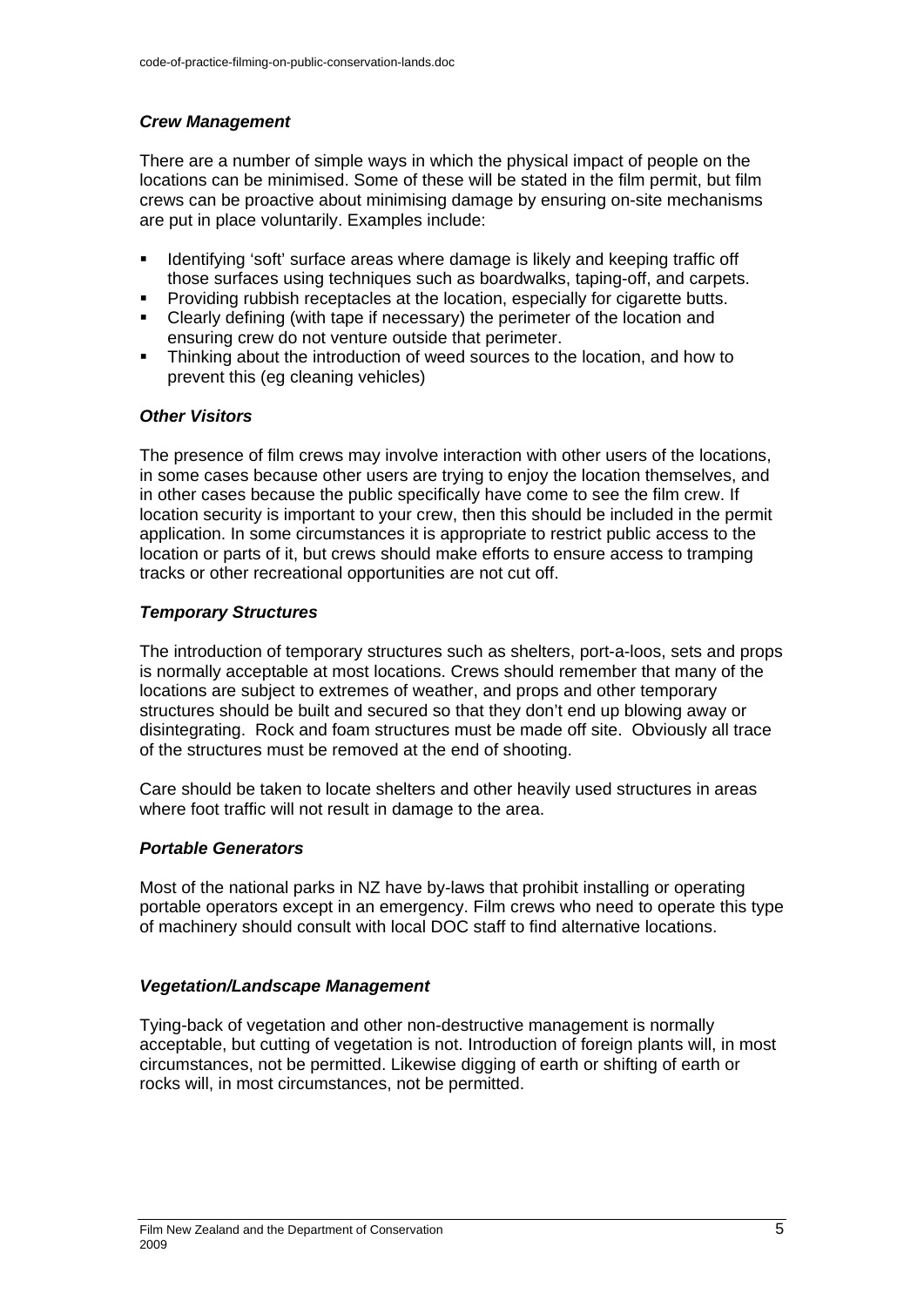# *Didymo*

Didymo is an invasive species that can form massive blooms. Thick growths can adversely affect freshwater fish, plant and invertebrate species by reducing the number of suitable habitats.

Film crew will follow the recommended cleaning methods as advised by Biosecurity New Zealand.

- 1. Check: Before leaving the river, remove all obvious clumps of algae and look for hidden clumps. Leave them at the affected site. If you find any later, do not wash them down the drains. Treat them with the approved cleaning methods below, dry them and put them in the rubbish bin.
- 2. Clean: Soak and scrub all items for at least one minute in either, hot  $(60^{\circ}C)$ water, a two percent solution of household bleach or a five percent solution of salt, nappy cleaner, antiseptic hand cleaner or dishwashing detergent. A two percent solution is 200ml, a five percent solution is 500ml, with water added to make 10 litres.
- 3. Dry: If cleaning is not practical, after the item is completely dry to touch, wait an additional 49 hrs before contact or use in another waterway.

# *Animals*

Proposals to use animals such as dogs, horses etc on location will be raised with DoC staff as early as possible in the location planning process.

# *Monitoring*

On most shoots DoC will require some level of monitoring of the activities and effects of the film crew. The role of the monitor is an important one, not only so the values of the location can be protected, and the production company can discharge their responsibilities under the filming permit, but also so that the reputation of the film industry as a whole can be protected.

Crews should make all efforts to assist the monitor in their job, and to follow any directions given by the on-site monitor.

Monitors should make comparable effort to conform to filming schedules and production protocols.

#### *Sustainability, Health and Safety*

The screen production industry is committed to ensuring locations continue to be sustainable.

Crew will endeavour to use the suggestions for recycling and reducing waste from the Greening The Screen website.

Productions with temporary structures may be given a fee reduction on the wrap days if they prove they are committed to recycling their materials and reducing materials going to landfill

The screen production industry is committed to sound Health and Safety practices Film crew are committed to their own safety and the people around them.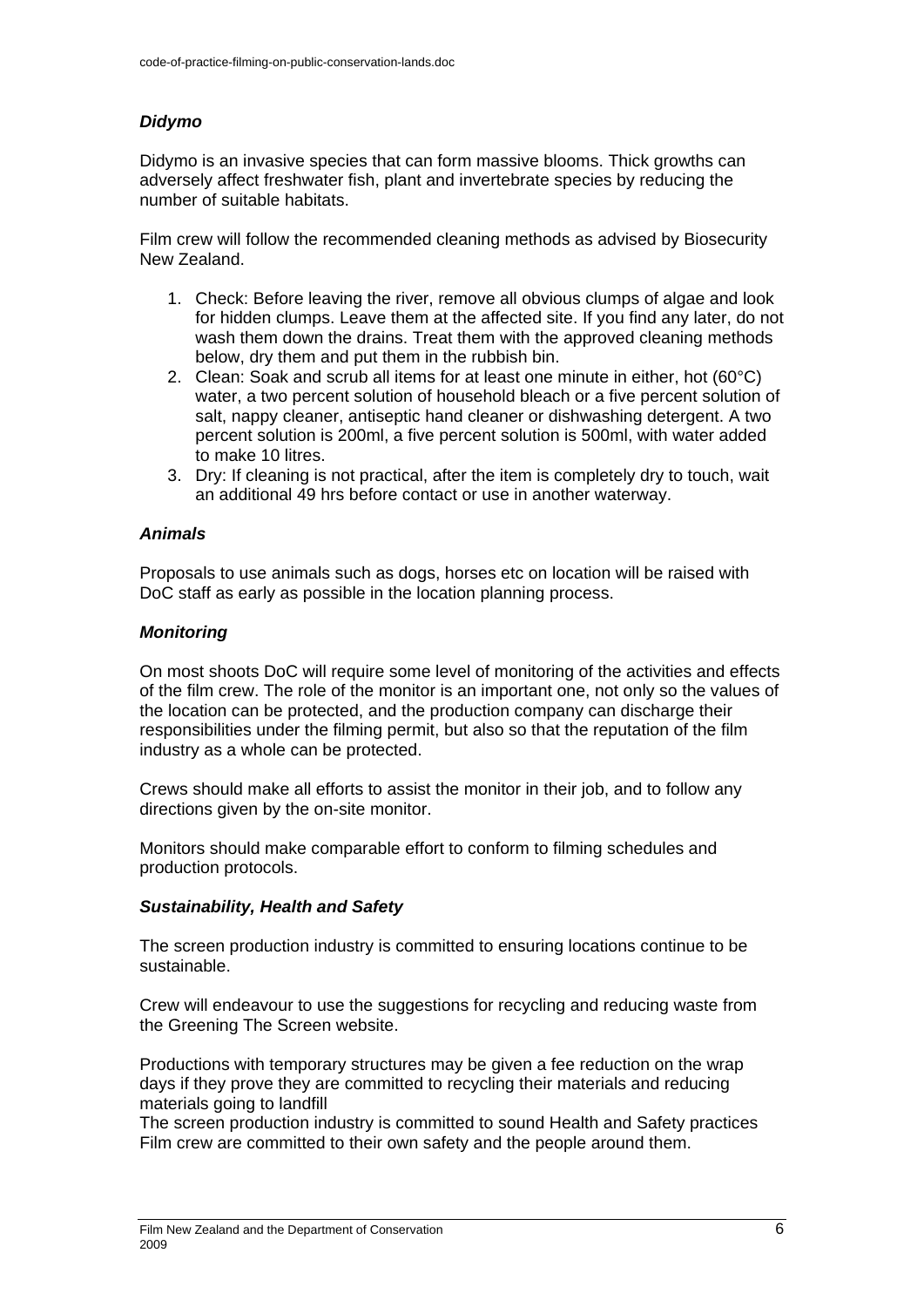# **Special Effects**

Types of special effects commonly required during screen production:

- 1. Simulated Snow/Ice effects
- 2. Simulated Fire/Smoke effects
- 3. Simulated Explosions/Pyrotechnic effects
- 4. Specialized "Rigging"/Wirework

Below is a guideline to the safe and ecologically friendly options available. The best solution is one that fosters a closer relationship between DoC and the screen production industry.

# **1. Simulated snow/ice effects**

With the growing use of CGI (computer generated images), the need to cover vast areas of land/forest with various products has been greatly reduced. Most shots now call for a smaller area where there is actual interaction with the surroundings. The environment can be completely protected from any harmful effects, if the correct products are used in the right situation.

Production companies must explain the shots, angles, area affected and the steps they have put in place to assure the containment and cleanup/removal of all product, during shooting and when shooting has ceased. The weather and wind conditions should also be a factor when designing and executing these effects.

For acceptable snow effects production companies must:

- 1.1. Stay clear of especially sensitive areas.
- 1.2. Cover the minimum amount of area possible.
- 1.3. Use a biodegradable (cellulose/starch based) non toxic product where possible (these products are edible). Use only products where a Material Safety Data Sheet (MSDS) can be produced. Products must be approved by DoC.
- 1.4. Contain all product while shooting.
- 1.5. Remove all product when shooting has ceased. (Even the starch based products should be removed to minimise the advantage given to one species over another if consumed or broken down in the soil).
- 1.6. When a "Close Up" shot may require an alternative product be used, these products (magnesium sulphate, biodegradable paper, plastic, foam etc) should be contained and used on a liner to prevent any leeching into soil or possible plant burn. Using a liner also improves the quality and efficiency of clean up.
- 1.7. When possible select a test area (in consultation with DoC) and carry out a trial effect. This only needs to be a small area using the chosen products and explaining the application, containment, cleanup and contingency plans in place.
- 1.8. Ensure the stored product is contained in an area that is protected from the weather and wildlife.
- 1.9. Have experienced local (New Zealand) supervision.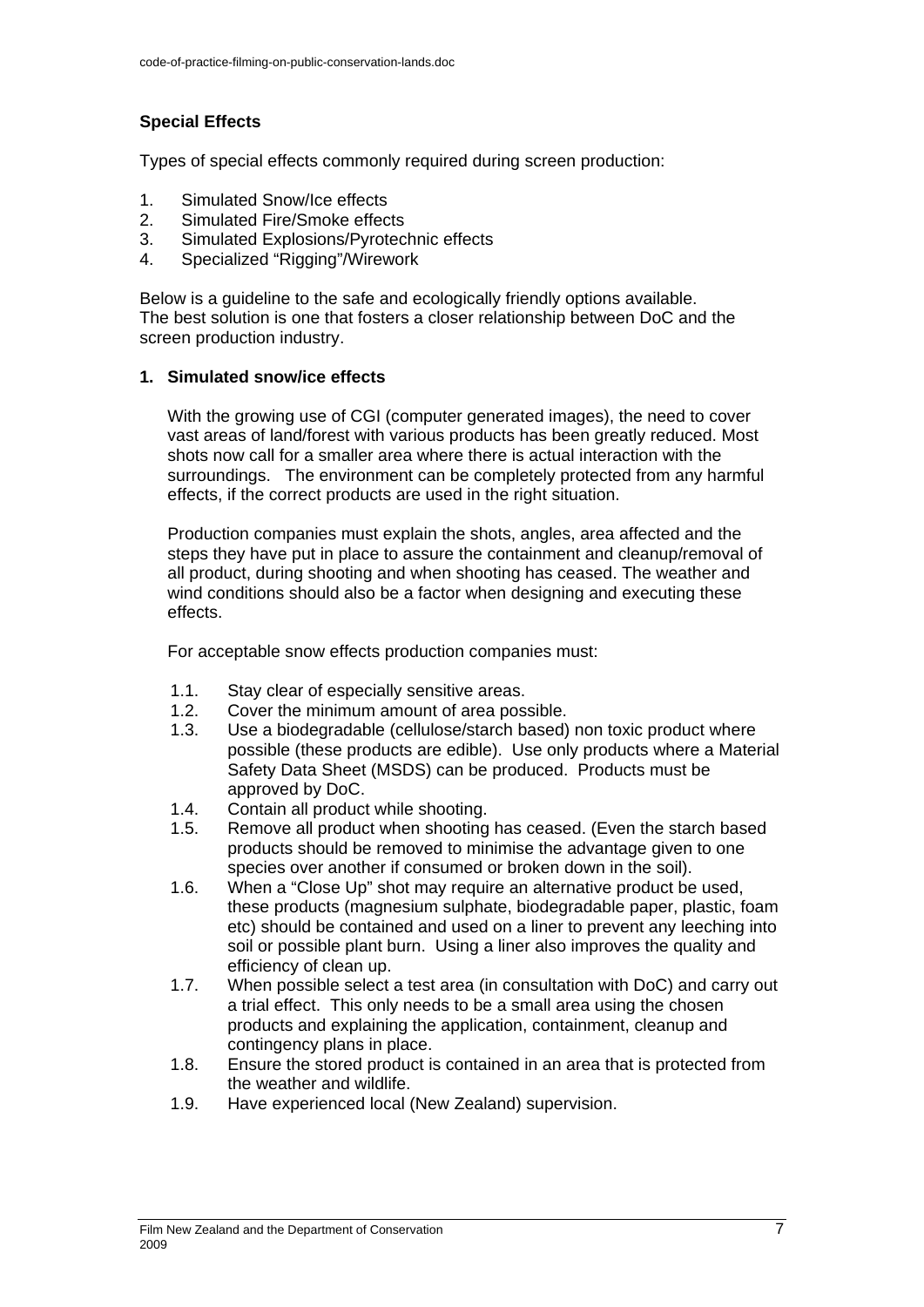# **2. Simulated fire/smoke effects**

For acceptable fire/smoke effects production companies must:

- 2.1. Ensure DoC is informed and issue both Film Permits and Fire Permits for the effects required.
- 2.2. In fulfilling the above consents and subsequent permits, most of the requirements will be covered.
- 2.3. Production must supply a safety and procedure plan including all the various characteristics particular to the location, ensuring enough water is at hand and the fire fighting capabilities are of a standard to quickly deal with the fire if it gets out of hand. Most local fire services will, for a small donation or fee, supply some appliances and personnel to assist the Special Effects Team with fire protection. An experienced Special Effects Supervisor/co-coordinator should be engaged for any fire effects and will liaise closely with the local fire service.
- 2.4. It is advisable to research and make contact with the local helicopter operators and keep them informed of the schedule of events. A compatible "monsoon bucket" or the equivalent can be pre arranged and site to water source flight times factored into the plan. The immediate "set" area must be well supplied with both water and Co2 type fire extinguishers and monitored by the Safety Officer.
- 2.5. Wherever possible fire effects should be executed using plumbed propane systems, allowing the fire to be controlled and turned on and off at will. When larger liquid fuel effects are required the system should be engineered in such a way as to not allow spillage or unburnt fuel to leech into the surrounding area. This can be attained by having spillage capabilities matching or in excess of the fuel storage containers. The fuel supply system must be pressure tested to ensure no leakage. The mains supply lines need to be easily, quickly and safely turned off in any situation. Fuel storage on site should be within the approved guidelines and may require OSH permitting.
- 2.6. Production must agree to reinstate any area harmed by fuel contamination.
- 2.7. Smoke effects using electric and gas powered machines (where the gas flame is enclosed) and fans must be designed so that they do not pose any problem to the surrounding environment. The local fire services must be advised of the days, times, and location where smoke effects will be executed to reduce the chance of false alarms.

# **3. Simulated explosion/pyrotechnic effects**

For acceptable explosion/pyrotechnic effects production companies must:

- 3.1. Ensure DoC is informed and issue both Film Permits and Fire Permits for the effects required.
- 3.2. Ensure the Special Effects Supervisor/co-ordinator is experienced and a holder of an OSH approved "Safe Handlers Ticket".
- 3.3. If flame type explosion effects are required proceed as with fire type effects planning and coverage.
- 3.4. All explosive charges must be stored as per the OSH guidelines and the minimum explosive required should only be carried to and within the site.
- 3.5. A site plan showing safety distances, escape routes, camera positions etc. must be prepared and may be required to gain an OSH permit.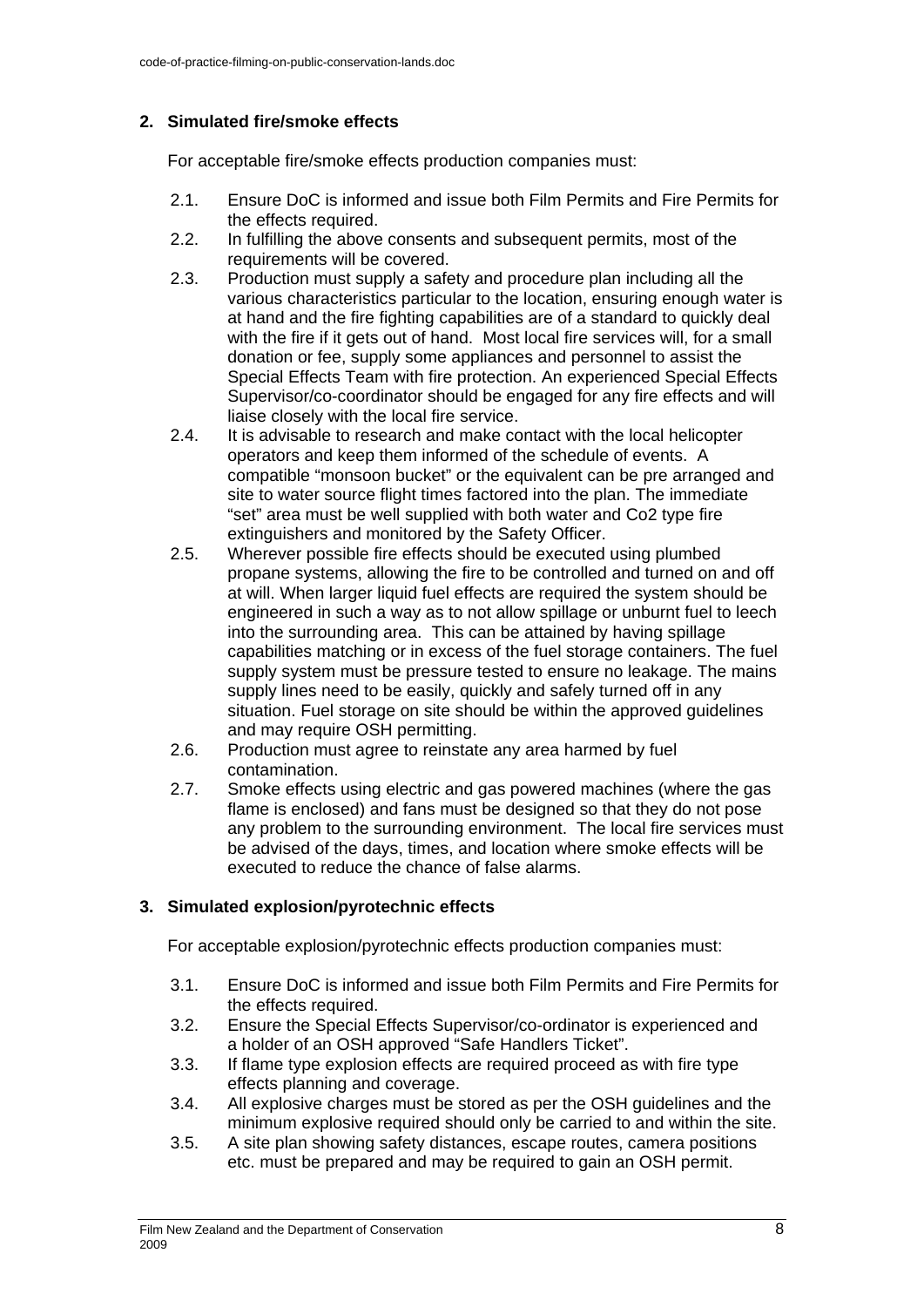- 3.6. Any products used as debris/dust should be environmentally inert and if possible be sourced (with DoC supervision) from the natural surroundings. All debris etc. must be cleaned up when filming is completed.
- Note: Special Effects type explosions differ from standard explosions in the way they are executed. A special effects type explosion utilises a "Mortar Pot" or "Tray" to place the explosive charge into, this ensures that only the debris/dust placed in the "Mortar pot" is blasted out leaving the surrounding area untouched. This is a safety requirement, as dangerous projectiles could be launched if charges were simply placed in the ground. This also enables re takes to be easily and quickly reset.

# **4. Specialised rigging/wire work**

This is a very specialised requirement and is totally dependent on the particular location involved. Sometimes in film making the need arises for the Special Effects, Safety, Stunt, Camera, Art, or Lighting Departments, to "Rig" or attach equipment in difficult locations, requiring the need to temporarily fix to some part of the natural environment. When this is necessary, it is important to meet with all involved and explore the alternatives and truly determine if the requirement can be fulfilled with another method. If it is decided that the fixing has to take place it should be done with DoC guidance, keeping the impact on the environment to a minimum. This can be as simple as blanketing a tree root system or padding its trunk/branches from ropes, slings and straps – to drilling a hole in a rock and using a removable anchor point.

# **Conclusion**

This 2009 updated Code of Practice reflects the work undertaken by Film New Zealand in consultation with the screen production industry professionals, and by the Department of Conservation and its conservancy managers. It builds on the original Code of Practice for Filming on Public Conservation Land launched in July 2005 that has served both filmmakers and concessions administrators since that time.

The original Code of Practice was developed by Film New Zealand's consultant Louise Baker (Figureworks) and Harry Maher (Department of Conservation) in consultation with the screen production industry and conservancy staff.